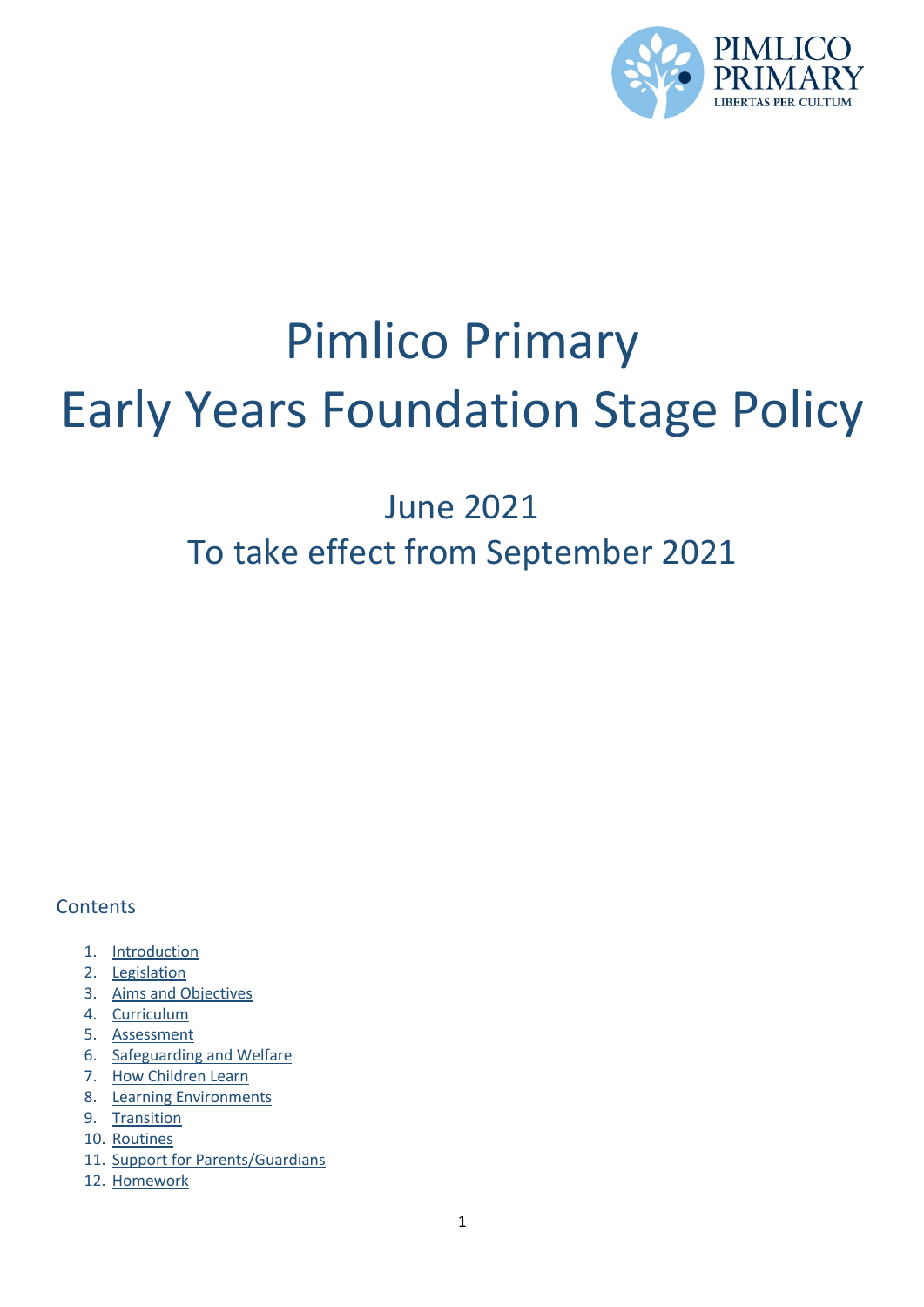

#### **1. Introduction**

- 1.1.The Early Years Foundation Stage (EYFS) refers to the period of a child's development from birth to age five. Reception is the last year of EYFS, and as the name suggests, the focus of this stage of education is to build the foundations for the rest of a child's education.
- 1.2.At Pimlico Primary, we believe in an academically rigorous and knowledge-led curriculum: this begins in Reception. Our EYFS curriculum covers the Educational Programme guidance laid out in the statutory framework for the Early Years Foundation Stage (EYFS) that applies from September 2021.
- 1.3.There are two Reception classes at Pimlico Primary. Therefore, we can accommodate 60 children.
- 1.4.Including a ten-minute soft start, the school day for Reception is 8.45am-3.30pm.
- 1.5.Optional wraparound care includes breakfast club from 8am and afterschool club until 6pm.

#### **2. Legislation**

- 2.1 This policy is based on requirements set out in the statutory framework for the Early Years Foundation Stage (EYFS) that applies from September 2021
- 2.2 This document outlines the standards that an EYFS setting must meet. This includes the requirements for learning and development, assessment and safeguarding and welfare in an EYFS setting. These three requirements are discussed in detail below.

#### **3. Aims and Objectives**

3.1.This policy aims to ensure:

- That children access a broad and balanced curriculum that gives them the range of knowledge and skills needed for good progress through school and life
- Quality and consistency in teaching and learning so that every child makes good progress, and no child gets left behind
- Close partnership working between practitioners and with parents and/or carers
- Every child is included and supported through equality of opportunity and anti-discriminatory practice

#### 3.2.There are four guiding principles that shape the practice in Early Years settings. These are:

- Every child is a **unique child.** At Pimlico Primary, we strive to foster a love of learning in our pupils. We aspire for our pupils to become confident and resilient leaners.
- Children learn to be strong and independent through **positive relationships**. We focus on building strong relationships with children and families ahead of starting school.
- Children learn and develop well in **enabling environments with teaching and support from adults** who respond to their individual interests and needs and help them to build their learning over time. We provide daily opportunities for children to learn in their indoor and outdoor environment. Staff set up and plan lessons and provision that allows all children to reach their full potential.
- Importance of **learning and development:** children develop and learn at different rates. At Pimlico Primary, we acknowledge that all children learn at different rates. We work closely with our SEN team to ensure that all children are provided with an education that meets their needs.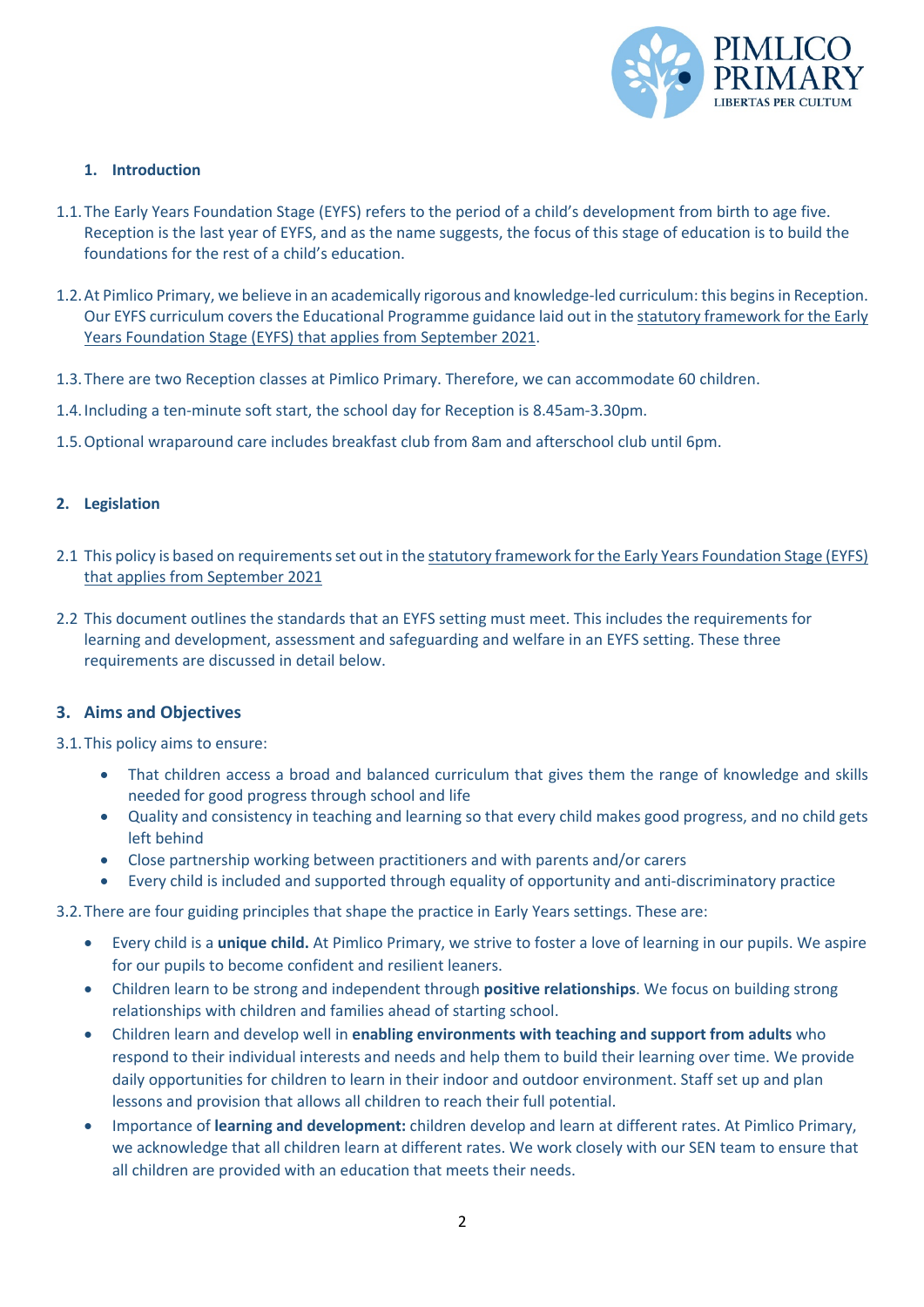

#### **4. Curriculum**

4.1 There are seven areas of learning and development that are outlined in the new EYFS framework which are the basis of provision. These are split into seventeen aspects.

• The three **prime areas** underpin all learning in EYFS: they are the pillars of our provision.

| <b>Communication and language</b>          | listening, attention and understanding |
|--------------------------------------------|----------------------------------------|
|                                            | speaking                               |
| Personal, social and emotional development | self-regulation                        |
|                                            | managing self                          |
|                                            | building relationships                 |
| <b>Physical development</b>                | gross motor skills                     |
|                                            | fine motor skills                      |

• There are four **specific areas** through which the three prime areas are strengthened and applied.

| <b>Literacy</b>                   | comprehension                    |
|-----------------------------------|----------------------------------|
|                                   | word reading                     |
|                                   | writing                          |
| <b>Mathematics</b>                | number                           |
|                                   | numerical patterns               |
| <b>Understanding the world</b>    | past and present                 |
|                                   | people, culture and communities  |
|                                   | the natural world                |
| <b>Expressive arts and design</b> | creating with materials          |
|                                   | being imaginative and expressive |

4.2 At Pimlico Primary, the prime areas are at the core of all of our learning. We explicitly teach:

- phonics
- maths
- literacy
- science
- history
- geography
- PE
- art
- music

4.3 The table below shows the link between our knowledge-led curriculum and EYFS areas of learning and the relevance of this classical curriculum.

| <b>Understanding the world</b>    | past and present<br>people, culture and<br>communities<br>the natural world | history<br>geography<br>science |
|-----------------------------------|-----------------------------------------------------------------------------|---------------------------------|
| <b>Expressive arts and design</b> | creating with materials<br>being imaginative and<br>expressive              | science<br>music<br>art         |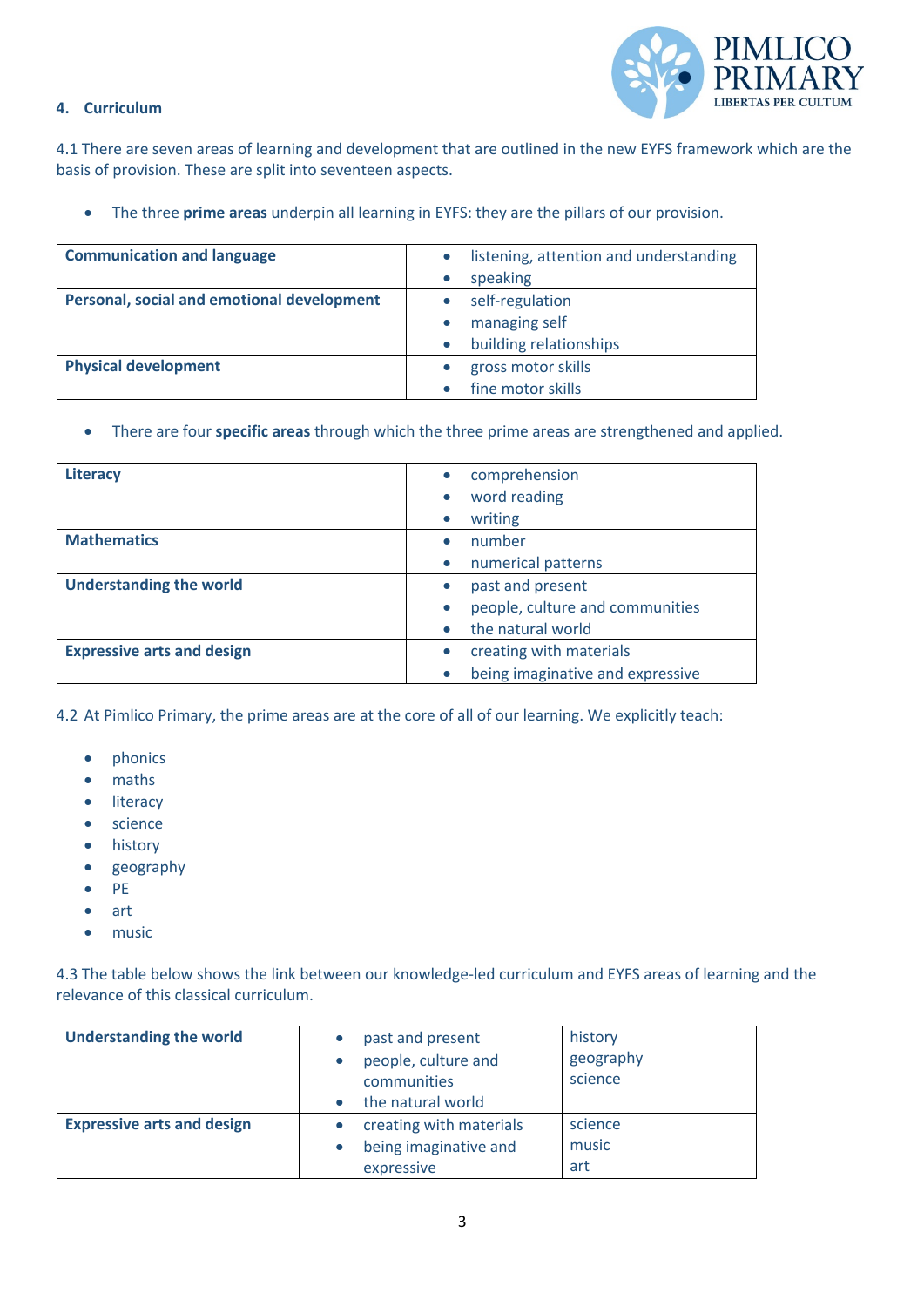

4.4 Our curriculum meets the requirements of the Educational Programmes outlined in the EYFS framework.

4.5 We promote good oral health, as well as good health in general. We integrate the learning as part of our PSED curriculum. We work closely with our school nurse and specifically talk to the children about:

- The effects of eating and drinking too many sweets things
- The importance of brushing your teeth

#### **5. Assessment**

- 5.1.When children start Reception, they will complete a statutory baseline assessment. The findings of this baseline, as well as teacher judgement through learning journal observations, enable teachers to plan for the needs of all pupils.
- 5.2.Additionally, we screen all pupils for our NELI speech and language intervention and complete a baseline phonics assessment.
- 5.3.The baseline process takes place during September, or when a child joins school if they defer entry.

5.4 In June, Reception teachers complete the EYFS profile. This is submitted to the LA for all children<sup>1</sup>, including those with SEN.

5.5 To complete the EYFS profile, teachers must decide if a child has met the Early Learning Goals (ELGs) (expected), or has not met the ELGs (emerging).

5.6 The new framework does not require teachers to submit exceeding judgement for children that are working beyond the ELGs. However, in termly pupil progress meetings teachers assess which children are working at Greater Depth.

5.7. Reception teachers must share the results of the EYFS profile with parent. We do this in our end of year reports.

5.8 As part of the handover process, Year 1 teachers are informed of these results.

5.9 The table below shows our formal assessments:

| Term 1 | baseline to be completed and analysed by end of term. |
|--------|-------------------------------------------------------|
| Term 2 | pupil progress meeting - class grid                   |
| Term 3 | pupil progress meeting - class grid                   |
| Term 4 | pupil progress meeting - class grid                   |
| Term 5 | pupil progress meeting - class grid                   |
| Term 6 | pupil profile                                         |
|        | pupil progress meeting - class grid                   |

<sup>\*</sup> The EYFS profile does not need to be completed if the child is continuing in EYFS provision beyond the year in which they turn 5 (if they are repeating Reception), or if the child has not spent enough time in the provision for an accurate assessment to be made (due to illness or medical treatment, for example).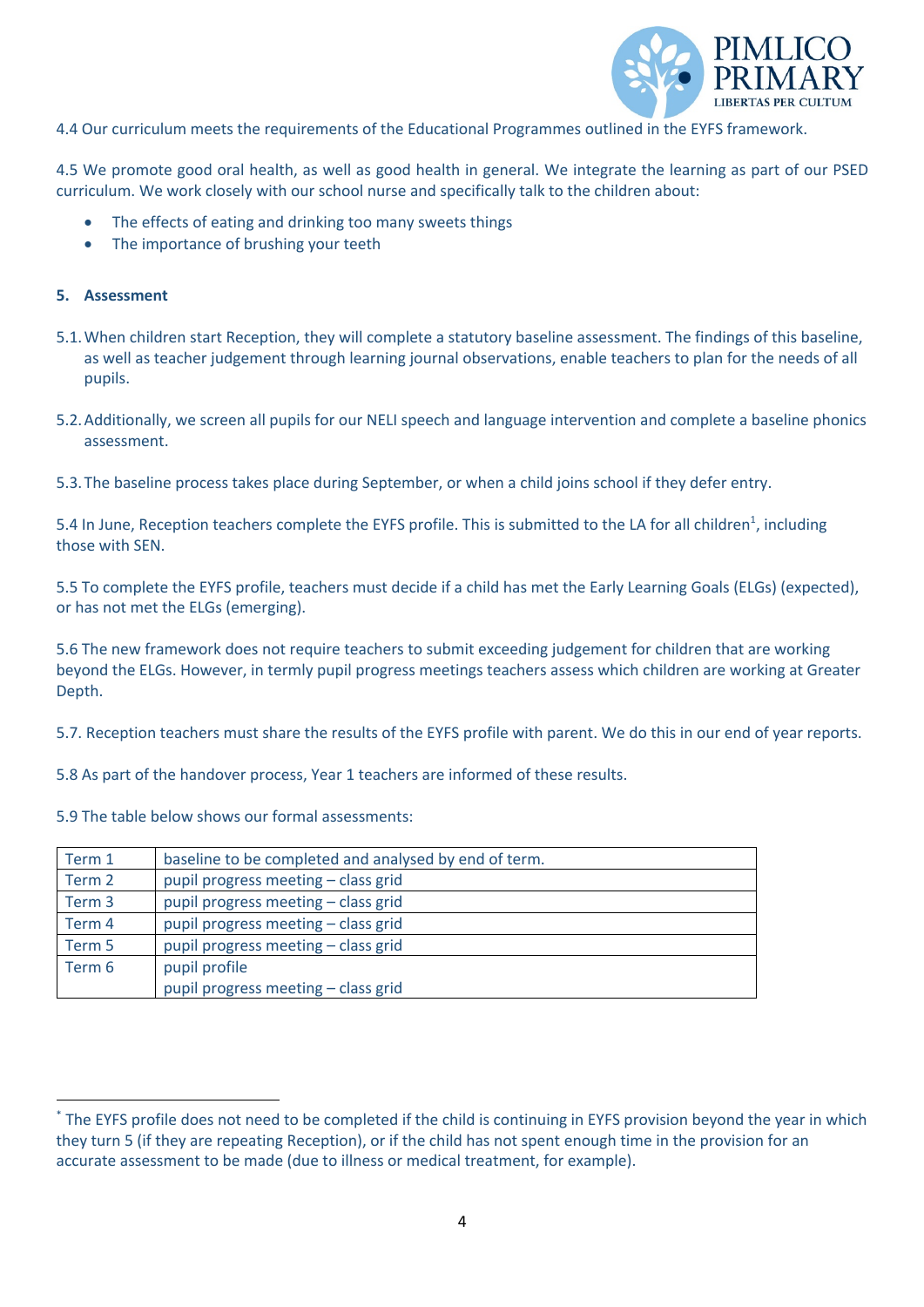

5.10 Children achieve a good level of development (GLD) at the end of Reception if they meet the ELGs goals in the areas below:

| communication and language                 | <b>PRIME AREAS</b>    |
|--------------------------------------------|-----------------------|
| personal, social and emotional development |                       |
| physical development                       |                       |
| literacy                                   | <b>SPECIFIC AREAS</b> |
| mathematics                                |                       |

Children do not need to meet the ELGs for understanding the world and expressive arts and design to achieve GLD.

- 5.11 Teachers, support staff and parents/guardians contribute to children's learning journal. At Pimlico Primary, we use Tapestry, an online learning journal, to record observations.
- 5.12 The learning journals consist of child-initiated (CI) activities which record play, as well as adult-led (AL) activities, for example group work. Learning journals are monitored by the EYFS Lead.

5.13 Over the course of the year, staff moderate these judgements amongst themselves as well as across the trust to ensure accuracy.

#### **6. Safeguarding and Welfare**

- 6.1 All staff at Pimlico Primary are expected to follow the Safeguarding and Child Protection policy.
- 6.2 Mobile phones and cameras
	- Staff are allowed to bring their personal phones to school for their own use, but will limit such use to noncontact time when pupils are not present. Mobile phones must be left in lockers or cupboards. They may not be used in classrooms or areas where there are children, unless on a school trip. Staff will not take pictures or recordings of pupils on their personal phones or cameras. Staff will only use school tablet devices when take pictures/video of pupils for assessment purposes only.
	- We will follow the General Data Protection Regulation and Data Protection Act 2018 when taking and storing photos and recordings for use in the school.

#### 7. **How Children Learn**

7.1 The characteristics of effective learning outline how children learn. At Pimlico Primary, we understand that children learn and develop at different rates. Children learn through:

- **Playing and exploring** children investigate and experience things, and 'have a go'.
- **Active learning** children concentrate and keep on trying if they encounter difficulties and enjoy achievements.

**• Creating and thinking critically** - children have and develop their own ideas, make links between ideas, and develop strategies for doing things.

7.2 In Reception, there is a balance of adult-led learning and child-initiated learning.

- 7.3 Adult-led learning encompasses carpet inputs and group work.
- 7.4 Child-initiated learning refers to play-based learning and experiences that are sought out by the child in the framed environment.
- 8. **Learning Environments**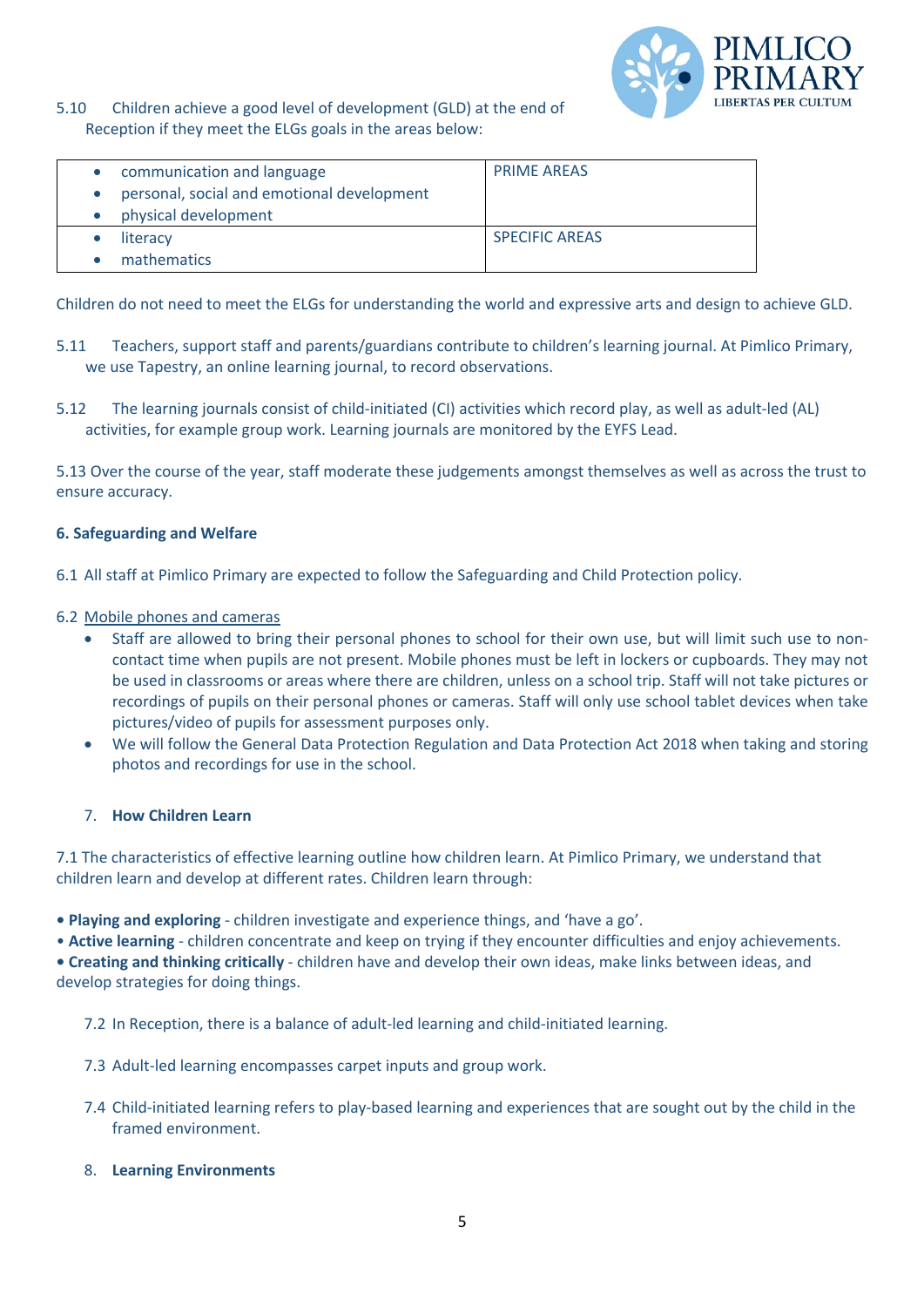8.1 All children have access to the indoor and outdoor learning environments on a daily basis. The outdoor learning environment is called the Wild Garden.



- 8.2 The provision in the classroom and Wild Garden do not mirror one another. Our outdoor learning environment, lends itself for opportunities for children to develop their gross motor skills, take risks and explore nature.
- 8.3 Staff carefully plan the provision in the inside and outside learning environments to ensure there are opportunities for all children to progress.

#### 9. **Transition**

9.1 Starting school can be a difficult time. We strive to make this process as enjoyable and seamless as possible for both child and parent/guardian.

9.2 We plan for plenty of opportunities for teachers and support staff to develop good relationships with families and children ahead of starting school.

9.3 We offer stay and play events and application support ahead of the application deadline.

9.4 In the summer terms, we offer an information morning for parents/carers; a stay and play; and a settling in session where children experience a Reception lesson amongst their new peers.

9.4 Ahead of the children starting school in September, we schedule home visits.

9.5 Reception staff work closely with Year 1 staff to support the transition to Year 1. Over the course of the school year, our provision becomes more formal to prepare children for KS1.

#### 10. **Routines**

- 10.1 All children will eat school lunch in the hall. School lunch is free for all children in Reception.
- 10.2 All children are provided with a piece of fruit for snack.
- 10.3 Children are expected to come to school with a named water bottle.
- 10.4 Children are provided with reading books which are swapped once a week.

#### 11. **Support for parents**

- 11.1 Regular open classes and parent workshops will be held to inform parents and carers as to how children are being taught at school and how they can best be supported at home. These will be publicised in the school newsletter.
- 11.2 Updates on curriculum content will also feature in the school newsletter.
- 11.3 Parent progress meetings are held three times per year.
- 11.4 Parents receive two reports.
- 11.5 Parents may book an appointment with the school office if they wish to speak with their class teacher.